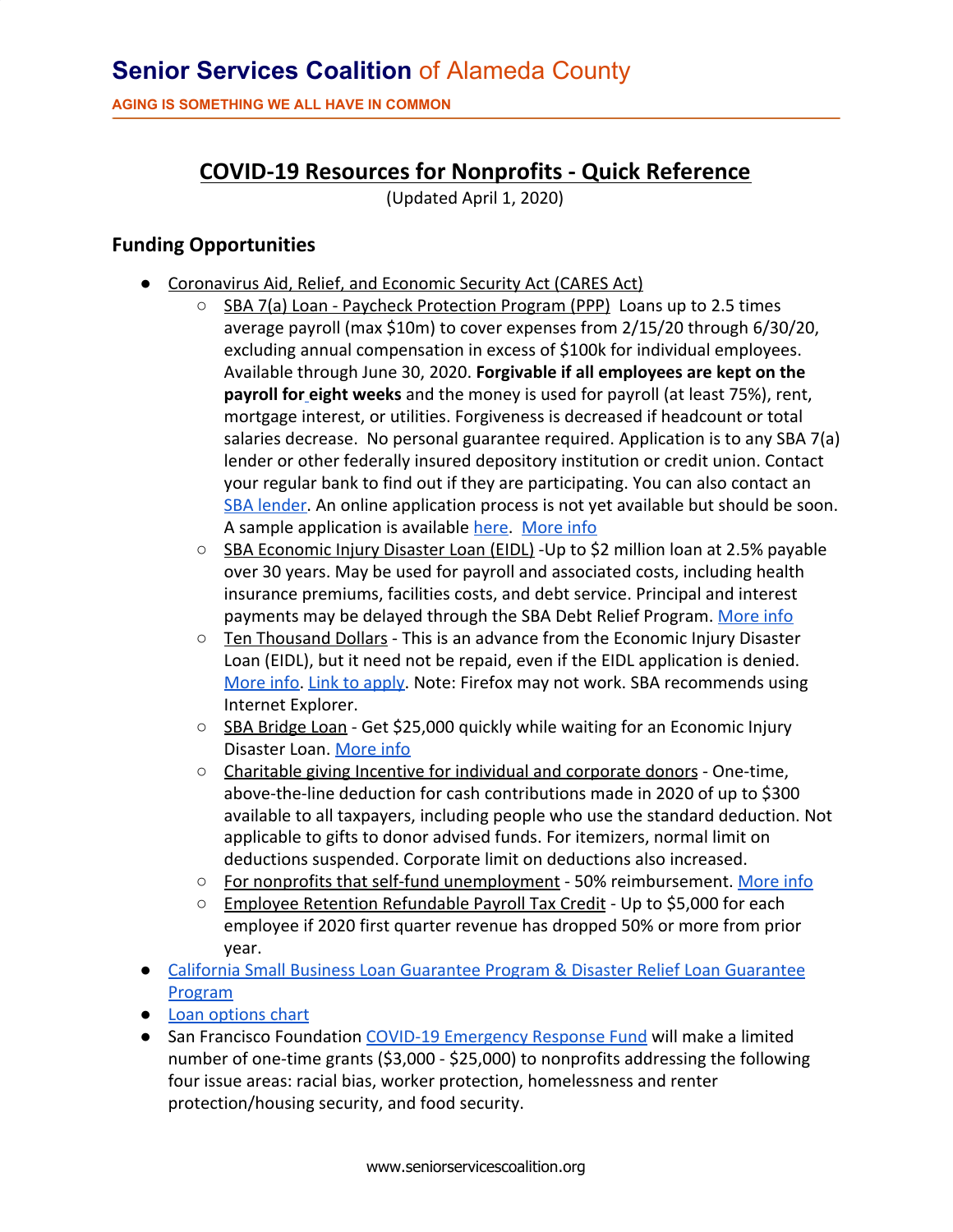# **Senior Services Coalition** of Alameda County

**AGING IS SOMETHING WE ALL HAVE IN COMMON**

- [Philanthropic resources](https://www.philanthropyca.org/covid-19-response)
- [City of Oakland resources](https://www.oaklandca.gov/news/2020/city-of-oakland-outlines-small-business-workforce-support-to-mitigate-impacts-of-covid-19)
- [City of Berkeley resources](https://berkeleyrelieffund.org/)

#### **Financial Flexibility**

- Delaying payment of state payroll taxes: Nonprofits directly affected by COVID-19 can request up to a 60-day extension to file state payroll reports and deposit state payroll taxes without penalty or interest. Taxes must still be paid, but there is extra time to do so. Request must be received within 60 days from the original past-due date of the payment or return. Apply to the [California Employment Development Department](http://clicks.memberclicks-mail.net/ls/click?upn=pR45NVTXRr2edOmjbCNXb58I58HaroN3LYz-2BIE2Dm8a09JU6qbf-2BoHjZkMxgLI3AaKIazf6C35RCz212ESz2IXvXWFj52KDrBhpy26S-2Bsp-2FmYs9ZfkNfPR-2F1Zvp0PYw0b2oj_rxG9ljSnJPiMQpWBoKMzyfVhal5euwllf4qmw6sV8ItGJW3TOXthJkxuC1IWJu7I-2FF5taDk5eyS6kh3cG-2Fd0UTmB-2FSpyxsr9agLzJR0srI1ReZc-2B0Sq9UFAYJCCDqiLk0sCLZkYJoplyd4EaExFSOuRWxL2v6I3Wg-2FCGQUQf6SqolwfDyoP-2FCZDjtN4S3MsliHgWhYddsC-2FLqlYXPLEn8GRdtsuPxBj5oWi7lUpm18uVjcGuZFcilM2ZCVQBZ54VDG48r43Rts7B4UYbKVEc2EI1yhCa0Q37yWJA202K6Dds674G10csIiHsktFrUVXpzdhTkDUf-2BR-2FyXr-2FHMGk3pbgGYlBXiL-2F1Z0bK7F2HWVj1vRFg-2B569HCpLYPMvct3S) [\(EDD](http://clicks.memberclicks-mail.net/ls/click?upn=pR45NVTXRr2edOmjbCNXb58I58HaroN3LYz-2BIE2Dm8a09JU6qbf-2BoHjZkMxgLI3AaKIazf6C35RCz212ESz2IXvXWFj52KDrBhpy26S-2Bsp-2FmYs9ZfkNfPR-2F1Zvp0PYw0b2oj_rxG9ljSnJPiMQpWBoKMzyfVhal5euwllf4qmw6sV8ItGJW3TOXthJkxuC1IWJu7I-2FF5taDk5eyS6kh3cG-2Fd0UTmB-2FSpyxsr9agLzJR0srI1ReZc-2B0Sq9UFAYJCCDqiLk0sCLZkYJoplyd4EaExFSOuRWxL2v6I3Wg-2FCGQUQf6SqolwfDyoP-2FCZDjtN4S3MsliHgWhYddsC-2FLqlYXPLEn8GRdtsuPxBj5oWi7lUpm18uVjcGuZFcilM2ZCVQBZ54VDG48r43Rts7B4UYbKVEc2EI1yhCa0Q37yWJA202K6Dds674G10csIiHsktFrUVXpzdhTkDUf-2BR-2FyXr-2FHMGk3pbgGYlBXiL-2F1Z0bK7F2HWVj1vRFg-2B569HCpLYPMvct3S)). Talk to your payroll processor for managing the specifics. Nonprofits can use their expenses for new leave provisions as credits against payroll taxes.
- Delaying payment of federal payroll taxes: Nonprofits that have closed temporarily or had a significant drop in revenue due to the COVID-19 crisis can delay paying the employer portion of Social Security (6.2% of wages). Ordinary deadlines still apply for Medicare and the employee portion of Social Security.
- Employer tax credits for paid sick and family and medical leave. Employers may claim a 100% refundable payroll tax credit on wages associated with paid sick and medical leave outlined in the bill as well as expenditures associated with additional health benefit contributions. Additional wages paid due to the leave requirement are not subject to the employer portion of the payroll tax. Nonprofit organizations may apply the tax credit to payroll taxes.
- 990 filing deadline not extended Unlike individual returns, there is no automatic extension for filing the Form 990. However, nonprofits can apply for a six-month extension by filing [Form 8868.](http://clicks.memberclicks-mail.net/ls/click?upn=pR45NVTXRr2edOmjbCNXb58I58HaroN3LYz-2BIE2Dm8a09JU6qbf-2BoHjZkMxgLI3AaKIazf6C35RCz212ESz2IXvXWFj52KDrBhpy26S-2Bsp-2B84hNvUSuG7pBjgAcG0HhlXNFF_rxG9ljSnJPiMQpWBoKMzyfVhal5euwllf4qmw6sV8ItGJW3TOXthJkxuC1IWJu7I-2FF5taDk5eyS6kh3cG-2Fd0UTmB-2FSpyxsr9agLzJR0srI1ReZc-2B0Sq9UFAYJCCDqiLk0sCLZkYJoplyd4EaExFSOuRWxL2v6I3Wg-2FCGQUQf6SqolwfDyoP-2FCZDjtN4S3Msl8DqZgk769zPBbvSurHFmy0Hydby9IjRPzOD7qbVj04NImwSOe3TQYoKpW1HneDyfjUfzMg-2FnKDnIyQLAxzHC50pZiKYUW4oc7qqFLWbtcZfyH8MVPuTOn9xN2OdV3XIhVpikm2Zg3GFHOGnCgnPipuZhvToqEGSwV-2B-2FVNUiu6q-2BUdumFKxfjsoCqpjllWxpu) This extension is automatically granted if you apply by the date your 990 would have been due.

#### **Human Resources**

- Paid Sick Leave. All businesses must provide paid sick leave of 2 weeks for full-time employees and average hours for a two-week period for part-time employees due to an isolation or quarantine order or advisory, experiencing symptoms, or caring for a family member. Department of Labor may exempt organizations with fewer than 50 employees.
- Emergency Family and Medical Leave Expansion: Businesses must provide as many as 12 weeks of job-protected leave to employees to care for a child whose school or place of care is closed. The first 10 days could be unpaid, although a worker could choose to use other accrued leave. Employers would be required to pay employees two-thirds of their wages, not to exceed \$200/day and \$10,000 in the aggregate. Department of Labor may exclude certain health care providers and organizations with fewer than 50 employees.